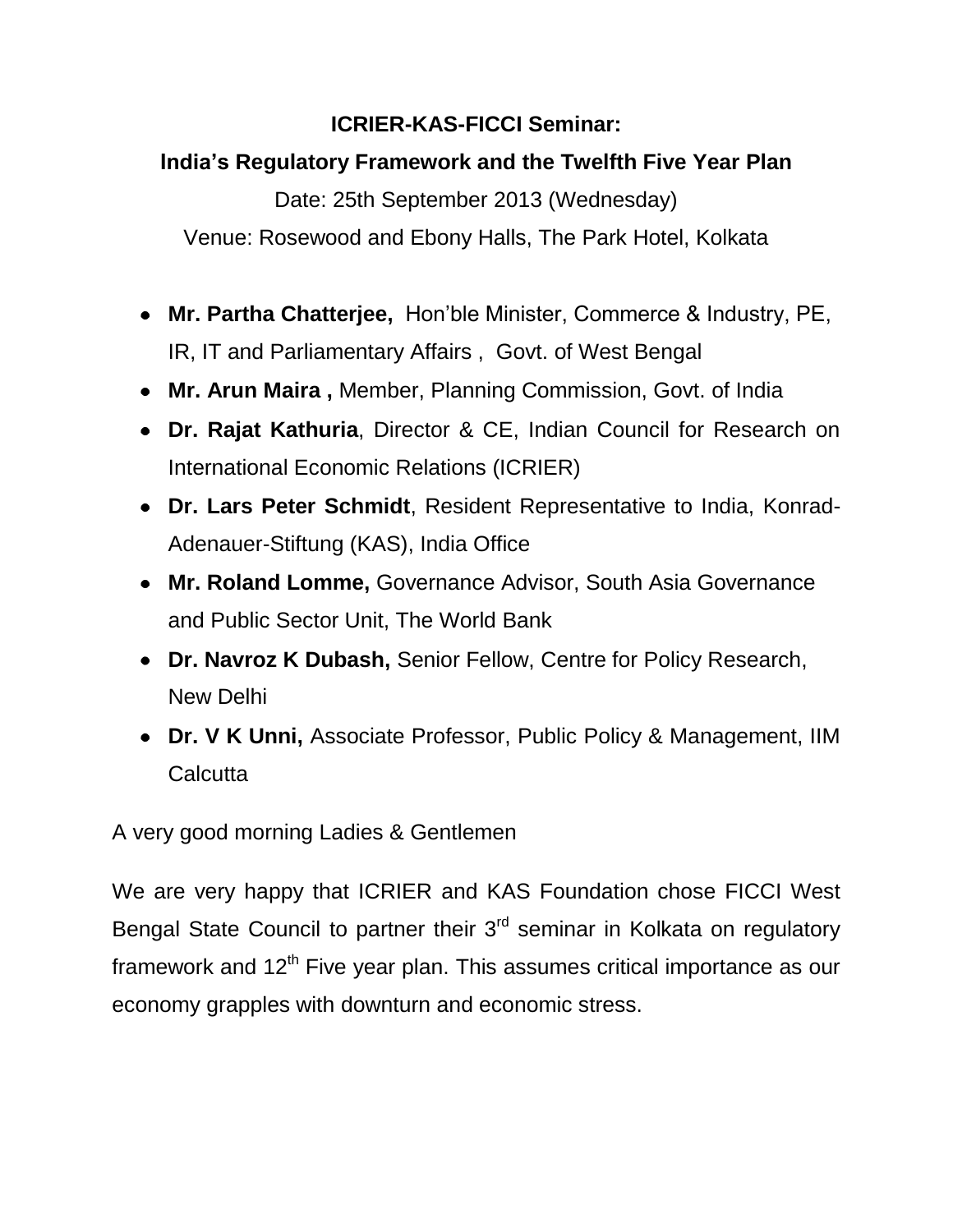Friends, the Eleventh Five Year Plan (2007-08 to 2011-12) had aimed at achieving faster and more inclusive growth - targeted at 9.0 per cent per annum, to generate the income and employment opportunities and resources needed for financing social sector programmes, aimed at reducing poverty and enabling inclusiveness. The economy grew at an average annual rate of 7.9 percent and survived 2 global crises in the period.

However, we must recognise that the Twelfth Plan is during a time where global economic environment is much less favourable than it was at the start of the Eleventh Plan and the current challenges call for renewed efforts on multiple fronts.

The stated vision of the  $12<sup>th</sup>$  Plan Document is "India moving forward in a way that would ensure a broad-based improvement in living standards of all sections of the people through a growth process which is faster than in the past, more inclusive and also more environmentally sustainable". This mantra of "faster, sustainable and more inclusive growth" is indeed ideal and laudable, but the question is if that is possible?

While India's economy had recorded impressive growth rates over the past decades, most of growth came from the service sector, and their overall performance is still being dragged down by an underperforming manufacturing sector.

In other fast growing low income economies rapid expansion of manufacturing has pulled unskilled workers from agriculture into gainful employment, this pattern has not emerged in India. Share of manufacturing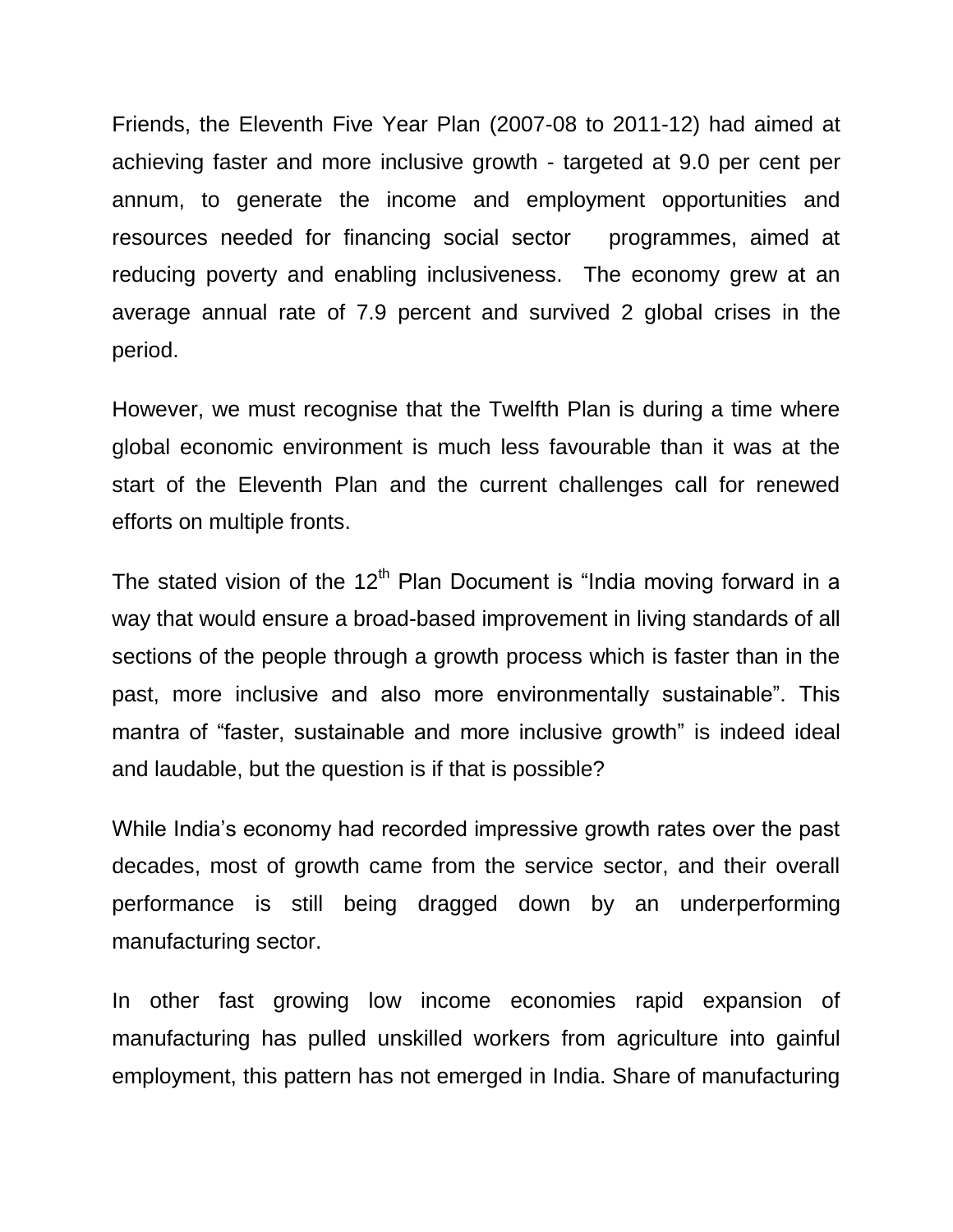in GDP actually fell from 16.8 percent in 1981 -82 to 15.1 percent in 2012- 13. Multiple layers of regulation in two major factor markets, labour and land continue to discourage growth of manufacturing.

At best, regulatory climate in India can still be described as being in transition. Past 2 years the economy was drifting, infrastructure projects languished and industries suffered from policy paralysis. Environmental clearances for investment projects in India take a huge amount of time. Therefore, this aspect requires consensus and careful regulations both by the central and state government. Besides infrastructure bottlenecks, labour market reforms have not been undertaken. This is holding back the manufacturing sector in general and its labour-intensive sub-sectors in particular.

The Manufacturing sector employed 58 million people (about 12% of the workforce) in 2008. Studies have estimated that every job created in manufacturing has a multiplier effect, creating 2–3 jobs in the services sector. In a country like India, where employment generation is one of the key policy issues, this makes this sector a critical sector to achieve inclusiveness in growth.

I am happy to mention here that the State Government has formed a core committee under the leadership of our Hon'ble CM where representatives of leading chambers interact with the policy makers creating a new culture of multiple stakeholder consultations in charting out their reform strategies.